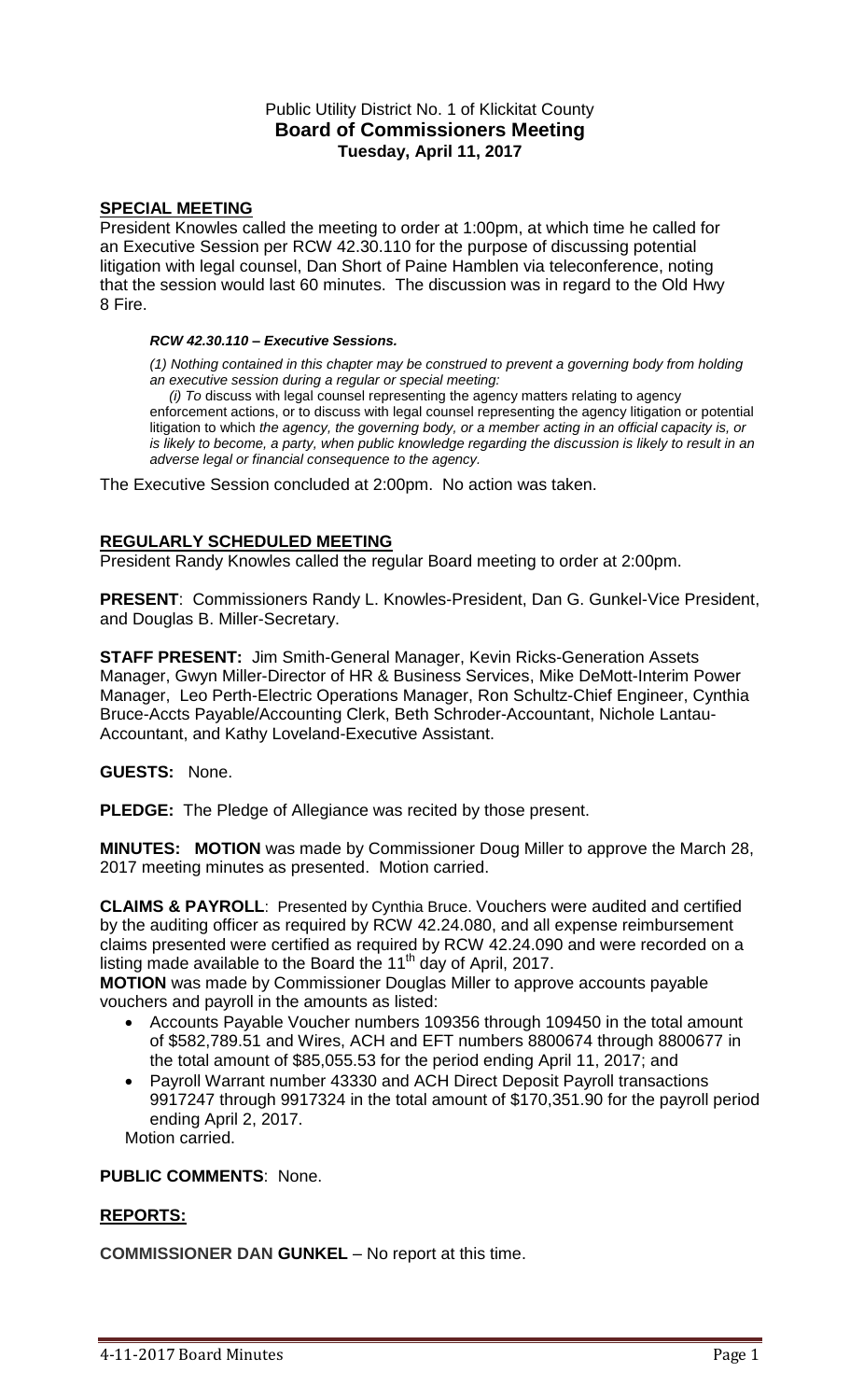**COMMISSIONER DOUG MILLER** reported that he sent a letter to Congresswoman Jaime Herrera Beutler, asking for her support in the USDA program that provides for funding of small water and wastewater systems plus training opportunities for w-ww operators across the State of Washington. A copy of the letter was shared with the other commissioners. Commissioner Miller also noted that he would be attending Washington PUD Association's last commissioners' orientation session in Olympia, WA on April 12-13, 2017.

**COMMISSIONER RANDY KNOWLES** reported that he would be attending the Washington PUD Association meetings April 12-14, 2017 in Olympia, WA.

**GENERAL MANAGER –** The complete report can be found at:

[htp://www.klickitatpud.com/topicalMenu/commissioners/GM\\_Reports.aspx](http://www.klickitatpud.com/topicalMenu/commissioners/GM_Reports.aspx) In addition to the written report, Mr. Smith presented the following information:

- 1) Tier 2 Purchases An update was provided by Mike DeMott, noting that we will see a reduction in costs to purchase 7 aMW to meet our Tier II power needs for the October 2017 to September 2019 BPA rate period. The benefit is approximately \$950,000 due to the market going down compared to budgeted and forecast numbers.
- 2) RNG Bond Resolution A draft copy was included in the board packets for review, and will be presented at a future meeting for adoption. Mr. Smith asked the Board if they required any further information prior to the resolution being presented for approval, and the Board concurred that they did not. If Board approval is required prior to the next regularly scheduled meeting, staff may set up a special meeting / conference call with the Commissioners to obtain authority to move forward.

Kevin Ricks will be putting a detailed Gantt chart together for the Board for the project. If the project proceeds, staff will be exploring all options to get the project online as quickly as possible, with the Board being kept up-to-date on at least a monthly basis. The Board also encouraged pre-shipping testing and inspection of all equipment. A copy of the payment guarantee letter will be provided to Commissioner Miller per his request. Discussion ensued regarding the CT's and how many hours they can continue to run without a complete overhaul, and the Board supported the cost of additional inspections by Solar if staff feels this is prudent.

3) Power Sales Agreement - Mike DeMott gave an update on the contract language with Powerex.

The reports were accepted as presented.

**ACCOUNTING** – Nichole Lantau and Gwyn Miller presented the February financial report, which included the revenue and expense reports and a statement of cash flow. Gwyn also noted that our financial auditors, Moss Adams, were on site last week to start their auditing process. The report was accepted as presented.

**GENERATION ASSETS** – Kevin Ricks presented the monthly H.W. Hill Landfill Gas Project report for March 2017, noting that the average station output was 22.02 average MWs, utilization factor was 97.64%, and reliability factor was 100%. Kevin also noted that the easement with the landowner has been signed for the pipeline route for the RNG project. The Board asked staff to draft a letter to the landowner for their signatures, thanking them for their support of the project. The report was accepted as presented.

**HUMAN RESOURCES** – Gwyn Miller presented the H.R. report for first quarter 2017. The report included a breakdown of the District's health and welfare expenses through March and the monthly premium amounts that include the 5% premium increase implemented in January. The report also included a breakdown of workers' compensation claims by class (electric, water-ww, office). Commissioner Miller encouraged management to increase awareness among employees to live healthier lifestyles and take better care of themselves.

 Gwyn also gave an update on staffing, noting that Leo Perth has accepted the position of Electric Operations Manager; Rob Rising was awarded a journeyman lineman position on the Goldendale Crew; and a second lineman has been added to the Goldendale crew as well on a temporary basis during the absence of John Starr. With these changes we now have our crews fully staffed. Gwyn also noted that an internal floating operations/engineering support position has been posted inhouse, to fill Luann Mata's position with her moving into the Executive Assistant position due to Kathy Loveland's retirement the end of May. Our summer college student positions have been posted as well.

The report was accepted as presented.